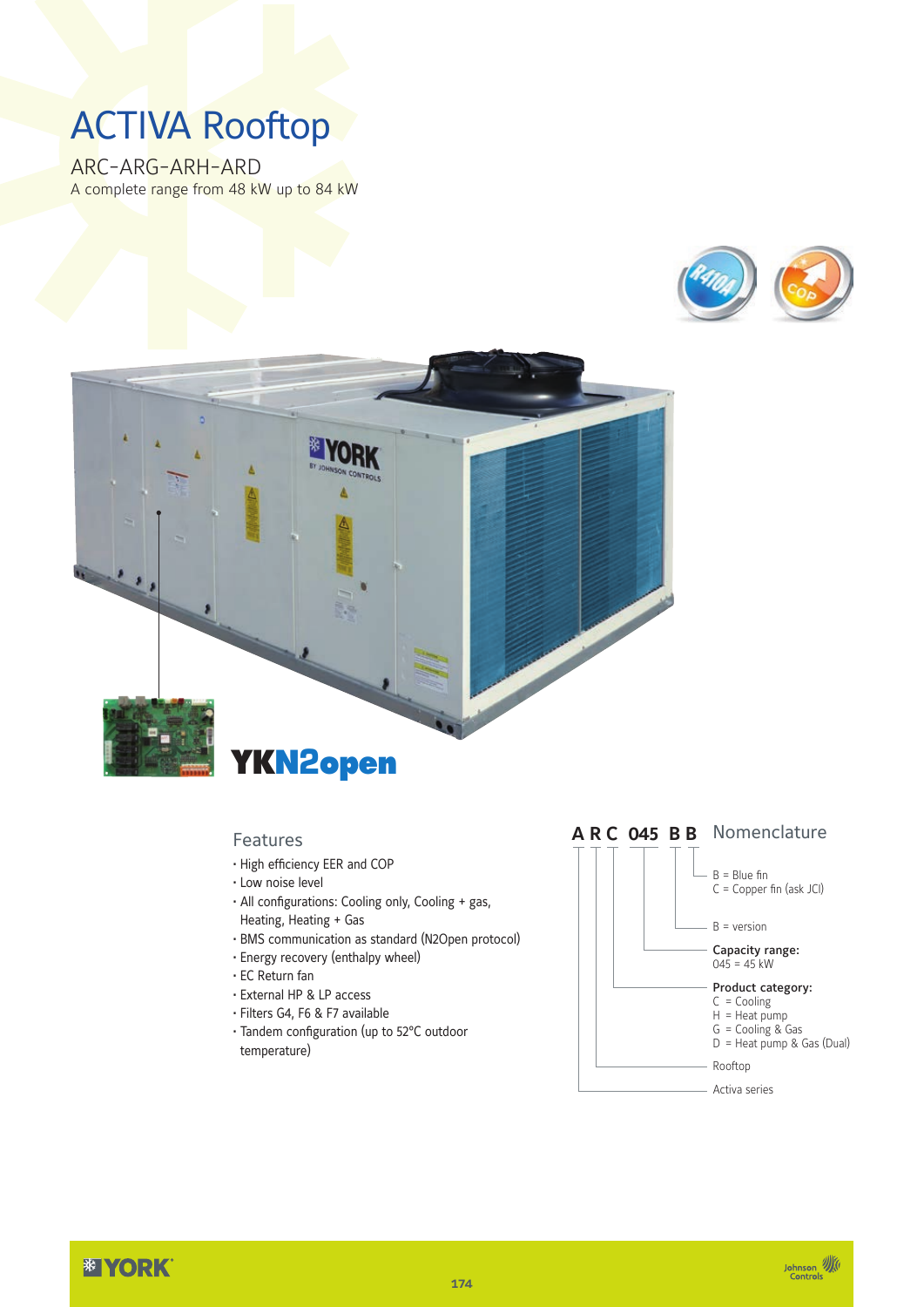# ACTIVA Rooftop ARC-ARG-ARH-ARD 045 to 090 BB



### Technical features

| <b>Cooling only models</b>                  |                                                      | <b>ARC 045 BB</b>       | <b>ARC 060 BB</b>                     | <b>ARC 075 BB</b>                               | <b>ARC 090 BB</b> |  |  |  |
|---------------------------------------------|------------------------------------------------------|-------------------------|---------------------------------------|-------------------------------------------------|-------------------|--|--|--|
| Net cooling capacities                      | kW                                                   | 48                      | 62                                    | 75                                              | 83                |  |  |  |
| Power input                                 | kW                                                   | 15.0                    | 20.9                                  | 26.0                                            | 30.0              |  |  |  |
| <b>SEER</b>                                 |                                                      | 3.03                    | 3,00                                  | 3.01                                            | 3.01              |  |  |  |
| $\eta S, C$                                 |                                                      | 118.1                   | 116.9                                 | 117.1                                           | 117.2             |  |  |  |
| Working range (full load / partial load) *  | $^{\circ}$ C                                         |                         | 7°C ~ 46°C / -10°C ~ 52°C             |                                                 |                   |  |  |  |
| <b>Heat pump models</b>                     |                                                      | <b>ARH 045 BB</b>       | <b>ARH 060 BB</b>                     | <b>ARH 075 BB</b>                               | <b>ARH 090 BB</b> |  |  |  |
| Net cooling capacities                      | kW                                                   | 48                      | 62                                    | 72                                              | 84                |  |  |  |
| Power input in cooling                      | kW                                                   | 17.0                    | 20.0                                  | 28.0                                            | 36.0              |  |  |  |
| Heating capacities (1)                      | kW                                                   | 45.2                    | 58.0                                  | 71.7                                            | 86.5              |  |  |  |
| Power input in heating                      | kW                                                   | 16.0                    | 19.0                                  | 27.0                                            | 33.0              |  |  |  |
| SCOP                                        |                                                      | 3.19                    | 3.10                                  | 3.05                                            | 3.15              |  |  |  |
| ns,h                                        |                                                      | 124.6                   | 121.0                                 | 119.1                                           | 123.0             |  |  |  |
| Working range (full load / partial load) *  | $^{\circ}$ C                                         |                         |                                       | $-10^{\circ}$ C ~ 46°C / $-10^{\circ}$ C ~ 52°C |                   |  |  |  |
| Cooling only + Gas heating models           |                                                      | <b>ARG 045 BB</b>       | <b>ARG 060 BB</b>                     | <b>ARG 075 BB</b>                               | <b>ARG 090 BB</b> |  |  |  |
| Net cooling capacities                      | kW                                                   | 48                      | 62                                    | 75                                              | 83                |  |  |  |
| Cooling power input                         | kW                                                   | 15.0                    | 20.9                                  | 26.0                                            | 30.0              |  |  |  |
| Standard Heating capacities (1)             | kW                                                   | 76.0                    | 76.0                                  | 76.0                                            | 76.0              |  |  |  |
| Natural gas 2ND-H, G20                      | $m^3/h$                                              | 8.60                    | 8.60                                  | 8.60                                            | 8.60              |  |  |  |
| High Heating capacities (1)                 | kW                                                   | 90.0                    | 90.0                                  | 90.0                                            | 90.0              |  |  |  |
| Natural gas 2ND-H, G20                      | $m^3/h$                                              | 9.80                    | 9.80                                  | 9.80                                            | 9.80              |  |  |  |
| Working range (full load / partial load) ** | $^{\circ}$ C                                         |                         |                                       | $-15^{\circ}$ C ~ 46°C / -15°C ~ 52°C           |                   |  |  |  |
| Heat pump + Gas heating models              |                                                      | <b>ARD 045 BB</b>       | <b>ARD 060 BB</b>                     | <b>ARD 075 BB</b>                               | <b>ARD 090 BB</b> |  |  |  |
| Net cooling capacities                      | kW                                                   | 48                      | 62                                    | 72                                              | 84                |  |  |  |
| Cooling power input                         | kW                                                   | 17.0                    | 20.0                                  | 28.0                                            | 36.0              |  |  |  |
| Heating capacities (1)                      | kW                                                   | 45.2                    | 58.0                                  | 71.7                                            | 86.5              |  |  |  |
| Power input in heating                      | kW                                                   | 16.0                    | 19.0                                  | 27.0                                            | 33.0              |  |  |  |
| Standard Heating capacities (1)             | kW                                                   | 76.0                    | 76.0                                  | 76.0                                            | 76.0              |  |  |  |
| Natural gas 2ND-H, G20                      | $m^3/h$                                              | 8.60                    | 8.60                                  | 8.60                                            | 8.60              |  |  |  |
| High Heating capacities (1)                 | kW                                                   | 90.0                    | 90.0                                  | 90.0                                            | 90.0              |  |  |  |
| Natural gas 2ND-H, G20                      | $m^3/h$                                              | 9.80                    | 9.80                                  | 9.80                                            | 9.80              |  |  |  |
| Working range (full load / partial load) ** | $^{\circ}$ C                                         |                         | $-15^{\circ}$ C ~ 46°C / -15°C ~ 52°C |                                                 |                   |  |  |  |
| <b>Common characteristics</b>               |                                                      |                         |                                       |                                                 |                   |  |  |  |
| Power supply                                |                                                      |                         | $400V/3 + N/50Hz$                     |                                                 |                   |  |  |  |
| Main switch                                 | Α                                                    | 50                      | 63                                    | 80                                              | 80                |  |  |  |
| Main cable                                  | Nbr. $\times$ mm <sup>2</sup>                        | $5 \times 10$           | $5 \times 16$                         | $5 \times 25$                                   | $5 \times 25$     |  |  |  |
|                                             | Cable to thermostat<br>Nbr. $\times$ mm <sup>2</sup> |                         |                                       | 10 x 0.22<br>2 (tandem) / 4 x scroll            |                   |  |  |  |
| Number of circuits / Compressor type        |                                                      | 1 (tandem) / 2 x scroll |                                       |                                                 |                   |  |  |  |
| Airflow<br>Evaporator fan                   | $m^3/h$                                              | 8 500                   | 11 500                                | 13 500                                          | 16 000            |  |  |  |
| at nominal airflow Power input              | kW                                                   | 3                       | $\overline{4}$                        | 5.5                                             | 7.5               |  |  |  |
| Height                                      | mm                                                   | 1 3 1 6                 | 1 3 1 6                               | 1 3 6 7                                         | 1 3 6 7           |  |  |  |
| Nett dimensions<br>Length                   | mm                                                   | 3 1 8 0                 | 3 1 8 0                               | 3750                                            | 3 7 5 0           |  |  |  |
| Depth                                       | mm                                                   | 2 3 3 7                 | 2 3 3 7                               | 2 3 3 7                                         | 2 3 3 7           |  |  |  |
| Nett weight ARC / ARG                       | kg                                                   | 900/1010                | 945 / 1055                            | 1 118 / 1 228                                   | 1 142 / 1 252     |  |  |  |
| Nett weight ARH / ARD                       | kg                                                   | 930 / 1040              | 985 / 1095                            | 1 145 / 1 255                                   | 1 220 / 1 330     |  |  |  |

*All the data are at EUROVENT conditions with 400V/3+N/50Hz.*

*Cooling : Entering indoor coil temp. 27°C / 19°C WB and outdoor temperature 35°C - Heating : Entering indoor coil temp. 20°C and outdoor temperature 7°C / 6°C WB (1) Add indoor fan motor consumption to know total heating capacity.*

*\* With Premium kit (full load / partial load): -10°C ~ 50°C / -10°C ~ 52°C*

*\*\* With Premium kit (full load / partial load): -20°C ~ 50°C / -20°C ~ 52°C*

#### Codes

|                                   | <b>ARC 045 BB</b> | <b>ARC 060 BB</b> | <b>ARC 075 BB</b> | <b>ARC 090 BB</b> |  |  |  |
|-----------------------------------|-------------------|-------------------|-------------------|-------------------|--|--|--|
| Cooling only models               | S661752149        | S661752165        | S661752175        | S661752195        |  |  |  |
|                                   | <b>ARH 045 BB</b> | <b>ARH 060 BB</b> | <b>ARH 075 BB</b> | <b>ARH 090 BB</b> |  |  |  |
| Heat pump models                  | S661752147        | S661752167        | S661752177        | S661752197        |  |  |  |
|                                   | <b>ARG 045 BB</b> | <b>ARG 060 BB</b> | <b>ARG 075 BB</b> | <b>ARG 090 BB</b> |  |  |  |
| Cooling only + Gas heating models | S661752146        | S661752166        | S661752176        | S661752196        |  |  |  |
|                                   | <b>ARD 045 BB</b> | <b>ARD 060 BB</b> | <b>ARD 075 BB</b> | <b>ARD 090 BB</b> |  |  |  |
| Heat pump + Gas heating models    | S661752148        | S661752168        | S661752178        | S661752198        |  |  |  |
| <b>Thermostat</b>                 |                   |                   |                   |                   |  |  |  |
| to be ordered separately          | $DPC-1$           |                   |                   |                   |  |  |  |

CEO DE L'ANTI

Manufacturer reserves the rights to change specifications without prior notice.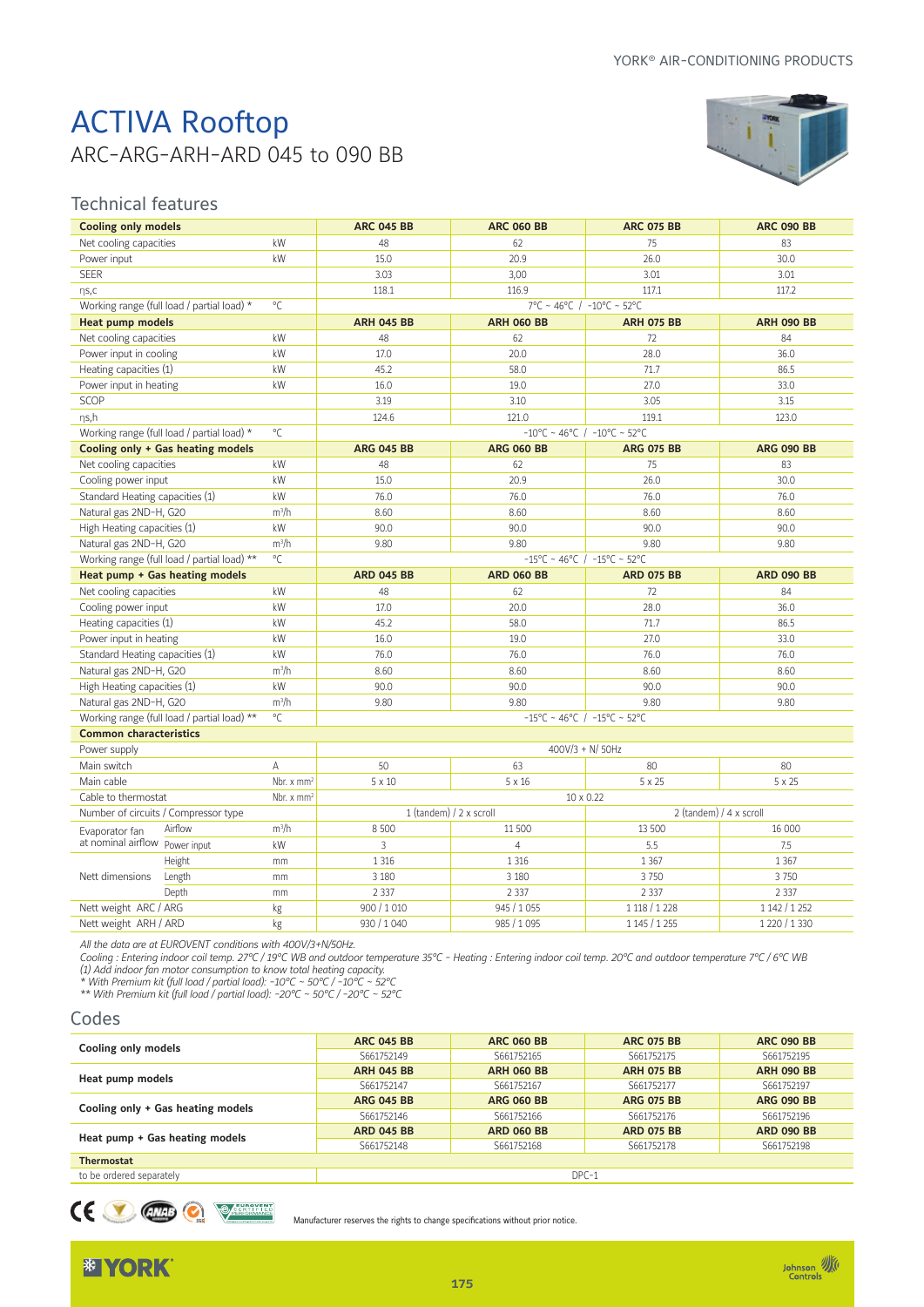# Activa rooftop details & features



#### Condenser fan

New condenser fans with high technology blades and outdoor bell that reduce the turbulences in the air and therefore increase the efficiency and improve the noise level performance.



#### Tandem scroll compressors

Tandem compressors configuration allows the unit to operate at partial load (only with one compressor) with higher efficiency and increases the working range up to +52°C ambient temperature.



### PCB board

The YKN2Open board keeps same features and benefits as YKlon V3 and adds new logical to control the tandem circuit, the new options (heat recovery, return fan) and the possibility to communicate with BMS system as standard (only N2Open protocol).



PCB board

 $\overline{16}$ 



#### Return fan

Located in a special roof curb underneath the rooftop, it works simultaneously with the indoor fan in order to balance the amount of air supplied to and removed from the space. It is the best suited for systems with high return path static pressures.

Also, incorporates EC technology and a differential pressure gauge to easy set up and maintain automatically the working point in the installation.

*<b>EXPORK* 

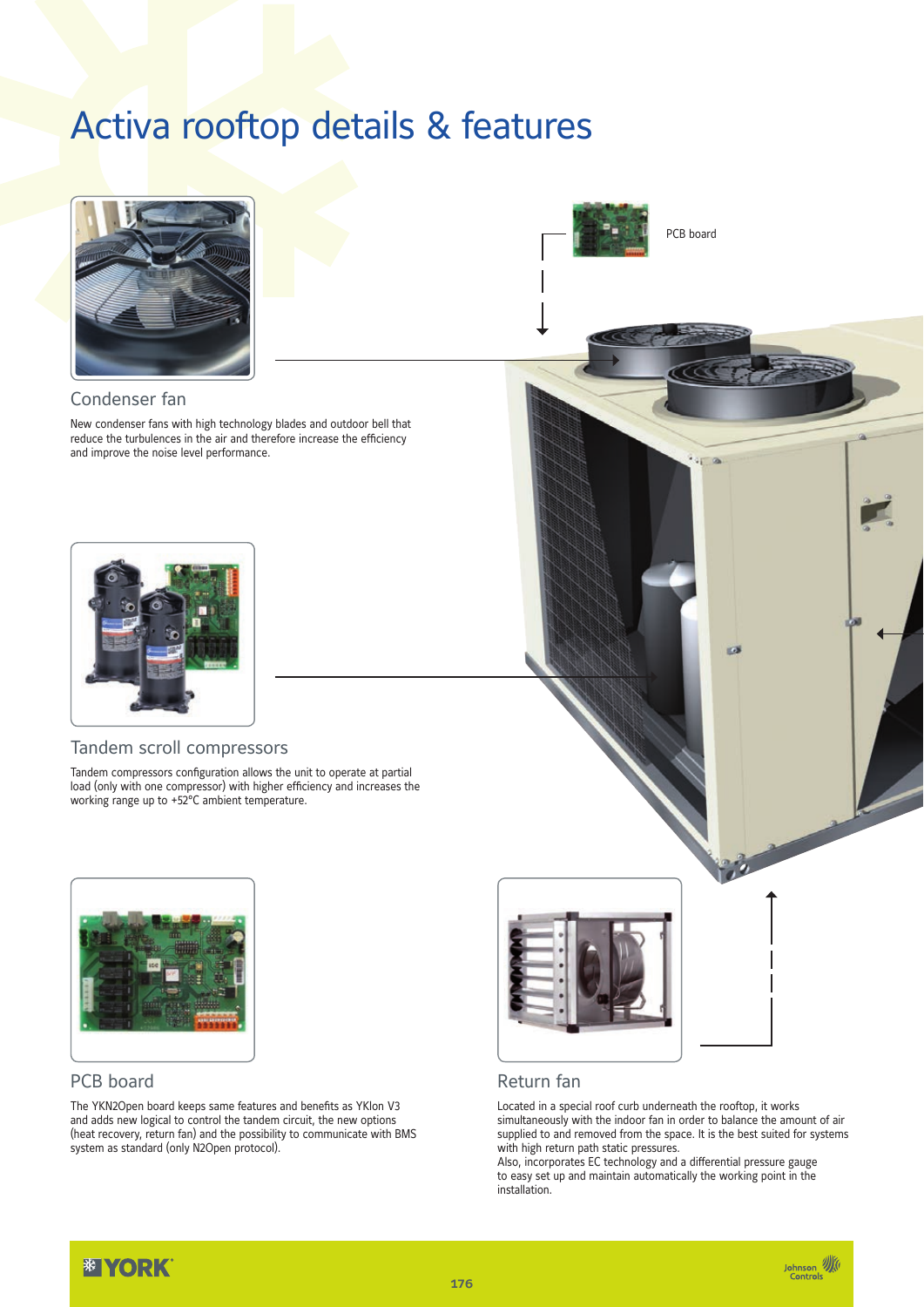

#### Energy recovery system

It is the preferred solution to solve two conflicting requirements: reduce running costs (increase efficiency) while maintaining the indoor air quality at high levels (through ventilation).

An enthalpy rotary wheel retains the energy from the exhaust air and transmits it to the fresh air stream that is being supplied in the conditioned space. The material used is manufactured with the latest technology to increase the energy transmission in both sensible and latent heat. The wheel is split into 6 portions that can be easily removed for cleaning.





# V-Coils

Made in blue fin (or in copper for harsh conditions under special request), increases the heat exchange surface for a given rooftop footprint. The floor pan is sloped for easy condensates drainage.

#### Filter options

Washable air filters: G4 class filter (gravimetric efficiency above 90%) and M1 fire class, it comes with galvanized sheet metal frame that allows easy cleaning and replacement. Delivered as standard. Filter kit F6: for Average Opacimetric efficiency (em) 60% ≤ em ≤ 80%

Filter kit F7: for Average Opacimetric efficiency (em) 80% ≤ em ≤ 90% As per EN 779

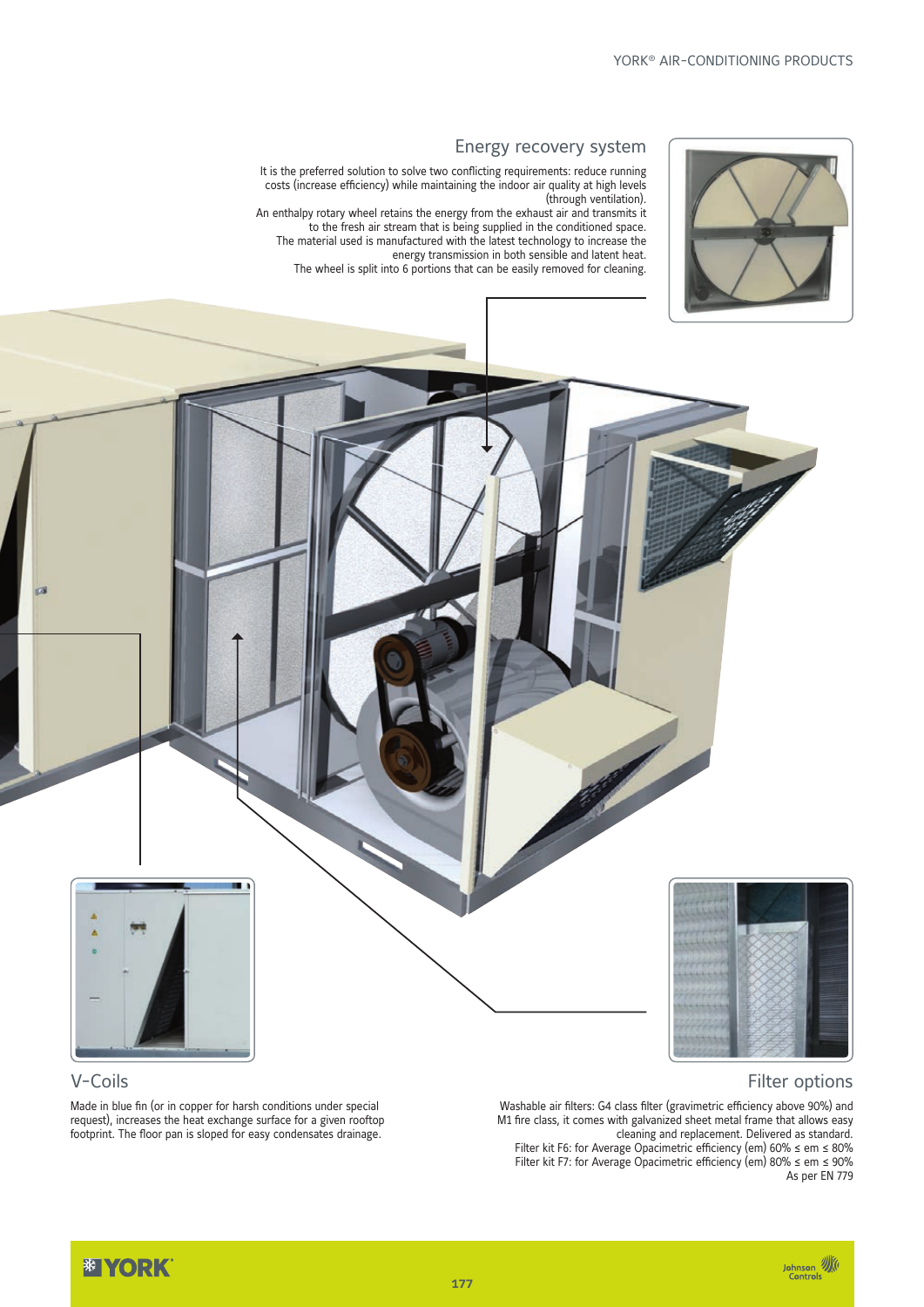# Accessories & options

### Accessories & options

|                                                                            |              | Code       | <b>Cooling only</b> |             |         |         | <b>Heat pump</b> |                     |         |             |
|----------------------------------------------------------------------------|--------------|------------|---------------------|-------------|---------|---------|------------------|---------------------|---------|-------------|
|                                                                            |              |            | 45                  | 60          | 75      | 90      | 45               | 60                  | 75      | 90          |
| Thermostat DPC-1                                                           |              | S603786044 | A                   | Α           | A       | Α       | A                | А                   | A       | Α           |
| YNK2Open Gateway BACnet / IP - JCI Metasys N2                              |              | S606791244 | A                   | А           | A       | A       | A                | A                   | A       | Α           |
| YNK2Open Gateway Modbus TCP / IP - JCI Metasys N2                          |              | S606791245 | $\mathsf{A}$        | A           | A       | А       | $\mathsf A$      | A                   | A       | A           |
| Dry bulb triple input economizer or motorized air<br>damper with rain hood |              | S661752301 | $\circ$             | $\circ$     |         |         | $\circ$          | $\circ$             |         |             |
|                                                                            |              | S661752311 |                     |             | $\circ$ | $\circ$ |                  |                     | $\circ$ | $\circ$     |
| Enthalpy probes                                                            |              | S613990081 | $\circ$             | $\circ$     | $\circ$ | $\circ$ | $\circ$          | $\circ$             | $\circ$ | $\circ$     |
| Indoor air quality sensor                                                  |              | S606819964 | $\overline{A}$      | A           | A       | Α       | $\mathsf A$      | Α                   | A       | Α           |
|                                                                            |              | S661752302 | A                   | A           |         |         | A                | A                   |         |             |
| Power Exhaust                                                              |              | S661752322 |                     |             | A       | A       |                  |                     | A       | A           |
|                                                                            |              | S613990472 | А                   | Α           |         |         | А                | A                   |         |             |
| Barometric relief damper and rain hood                                     |              | S613990473 |                     |             | A       | A       |                  |                     | A       | Α           |
|                                                                            |              | S661752303 | А                   | Α           |         |         | А                | А                   |         |             |
| Fresh air damper and rain hood (2)                                         |              | S661752323 |                     |             | A       | A       |                  |                     | Α       | A           |
|                                                                            | 4 kW         | S611990401 | $\circ$             |             |         |         | $\circ$          |                     |         |             |
|                                                                            | 5.5 kW       | S611990601 |                     | $\circ$     |         |         |                  | $\circ$             |         |             |
| High pressure drive                                                        | 7.5 kW (IE3) | S611990701 |                     |             | $\circ$ |         |                  |                     | $\circ$ |             |
|                                                                            | 7.5 kW (IE3) | S611990702 |                     |             |         | $\circ$ |                  |                     |         | $\circ$     |
|                                                                            | 11 kW (IE3)  | S611990903 |                     |             |         | $\circ$ |                  |                     |         | $\circ$     |
|                                                                            | 5.5 kW       | S606744690 | $\circ$             | $\circ$     | $\circ$ | $\circ$ | $\circ$          | $\circ$             | $\circ$ | $\circ$     |
| Soft start indoor fan                                                      | 11.5 kW      | S606744691 |                     |             | $\circ$ | $\circ$ |                  |                     | $\circ$ | $\circ$     |
|                                                                            |              | S613118302 | $\circ$             | $\circ$     |         |         | $\circ$          | $\circ$             |         |             |
| Premium Kit (LAK included) *                                               |              | S613118304 |                     |             | $\circ$ |         |                  |                     | $\circ$ |             |
|                                                                            |              | S613991482 | $\mathsf A$         | A           |         |         | A                | Α                   |         |             |
| Side duct flanges                                                          |              | S613991483 |                     |             | Α       | Α       |                  |                     | Α       | Α           |
|                                                                            |              | S613991884 | A                   | A           |         |         | A                | Α                   |         |             |
| Fixed roof curb                                                            |              | S613991885 |                     |             | А       | Α       |                  |                     | А       | Α           |
|                                                                            |              | S613992081 | $\overline{A}$      | A           |         |         | $\overline{A}$   | A                   |         |             |
| Adjustable roof curb                                                       |              | S613992082 |                     |             | А       | Α       |                  |                     | Α       | Α           |
| Dirty filter switch                                                        |              | S613990085 | $\circ$             | $\circ$     | $\circ$ | $\circ$ | $\circ$          | $\circ$             | $\circ$ | $\circ$     |
| Smoke detector                                                             |              | S613995382 | $\circ$             | $\circ$     | $\circ$ | $\circ$ | $\circ$          | $\circ$             | $\circ$ | $\circ$     |
| Fire detection thermostat                                                  |              | S613903003 | $\circ$             | $\circ$     | $\circ$ | $\circ$ | $\circ$          | $\circ$             | $\circ$ | $\circ$     |
| Hot water coil                                                             |              | S611083351 | $\circ$             | $\circ$     | $\circ$ | $\circ$ | $\circ$          | $\circ$             | $\circ$ | $\circ$     |
|                                                                            | 12 kW        | S611761584 | $\circ$             | $\circ$     | $\circ$ | $\circ$ | $\circ$          | $\circ$             | $\circ$ | $\circ$     |
|                                                                            | 25 kW        | S611762284 | $\circ$             | $\circ$     | $\circ$ | $\circ$ | $\circ$          | $\circ$             | $\circ$ | $\circ$     |
| Electric heaters                                                           | 37 kW        | S611763385 | $\circ$             | $\circ$     | $\circ$ | $\circ$ | $\circ$          | $\circ$             | $\circ$ | $\circ$     |
|                                                                            | 50 kW        | S611764485 | $\circ$             | $\circ$     | $\circ$ | $\circ$ | $\circ$          | $\circ$             | $\circ$ | $\circ$     |
| Propane conversion Kit                                                     |              | S611801780 | $\mathsf{A}$        | A           | A       | A       | A                | A                   | A       | $\mathsf A$ |
| High heat gas conversion kit                                               |              | S611803080 | $\circ$             | $\circ$     | $\circ$ | $\circ$ | $\circ$          | $\circ$             | $\circ$ | $\circ$     |
|                                                                            |              | S611300401 | $\circ$             | $\circ$     |         |         | $\circ$          | $\circ$             |         |             |
| Filter kit F6                                                              |              | S611300701 |                     |             | $\circ$ |         |                  |                     | $\circ$ |             |
|                                                                            |              | S611300901 |                     |             |         | $\circ$ |                  |                     |         | $\circ$     |
|                                                                            |              | S611300402 | $\circ$             | $\circ$     |         |         | $\circ$          | $\circ$             |         |             |
| Filter kit F7                                                              |              | S611300702 |                     |             | $\circ$ |         |                  |                     | $\circ$ |             |
|                                                                            |              | S611300902 |                     |             |         | $\circ$ |                  |                     |         | $\circ$     |
|                                                                            |              | S661752304 | $\circ$             |             |         |         | $\circ$          |                     |         |             |
| Grill condenser coil protection                                            |              | S661752324 |                     | $\circ$     |         |         |                  | $\circlearrowright$ |         |             |
|                                                                            |              | S661752314 |                     |             | $\circ$ | $\circ$ |                  |                     | $\circ$ | $\circ$     |
| Antivibration mounting kit                                                 |              | S613990411 | Α                   | Α           | Α       | Α       | Α                | Α                   | Α       | Α           |
| Return fan bottom duct                                                     |              | S613993042 | A                   | $\mathsf A$ |         |         | $\mathsf A$      | A                   |         |             |
|                                                                            |              | S613993072 |                     |             | Α       | Α       |                  |                     | Α       | Α           |
|                                                                            | Q6000(1)     | S611994511 | Α                   | Α           |         |         | Α                | Α                   |         |             |
|                                                                            | Q3000(1)     | S611994512 | Α                   | Α           |         |         | А                | Α                   |         |             |
| Energy recovery                                                            | Q9000(1)     | S611997511 |                     |             | Α       | Α       |                  |                     | Α       | Α           |
|                                                                            | Q4500(1)     | S611997512 |                     |             | Α       | Α       |                  |                     | Α       | Α           |
|                                                                            |              | S611994506 | $\circ$             | $\circ$     |         |         | $\circ$          | $\circ$             |         |             |
| Filter kit F6 for energy recovery                                          |              | S611997506 |                     |             | $\circ$ | $\circ$ |                  |                     | $\circ$ | $\circ$     |
|                                                                            |              | S611994507 | $\circ$             | $\circ$     |         |         | $\circ$          | $\circ$             |         |             |
| Filter kit F7 for energy recovery                                          |              | S611997507 |                     |             | $\circ$ | $\circ$ |                  |                     | $\circ$ | 0           |
| Alarm relay board                                                          |              | S606791243 | O/A                 | O/A         | O/A     | O/A     | O/A              | O/A                 | O/A     | O/A         |
| Copper-copper coil                                                         |              | Contact us | $\circ$             | $\circ$     | $\circ$ | $\circ$ | $\circ$          | $\circ$             | $\circ$ | $\circ$     |

*O=Option (factory fitted). A=Accessory (supplied loose). O/A=If you want this item factory fitted, precise it in the order form.* 

*(1) = Energy recovery accessory includes: economizer, rain hood, indoor air quality sensor and G4 filters.*

*(2) Fresh air damper can not be installed if economizer or motorized damper is fitted. \* Features: increased efficiency by 0.15, extended max outdoor temperature up to +50°C at full load, Low ambient kit.*